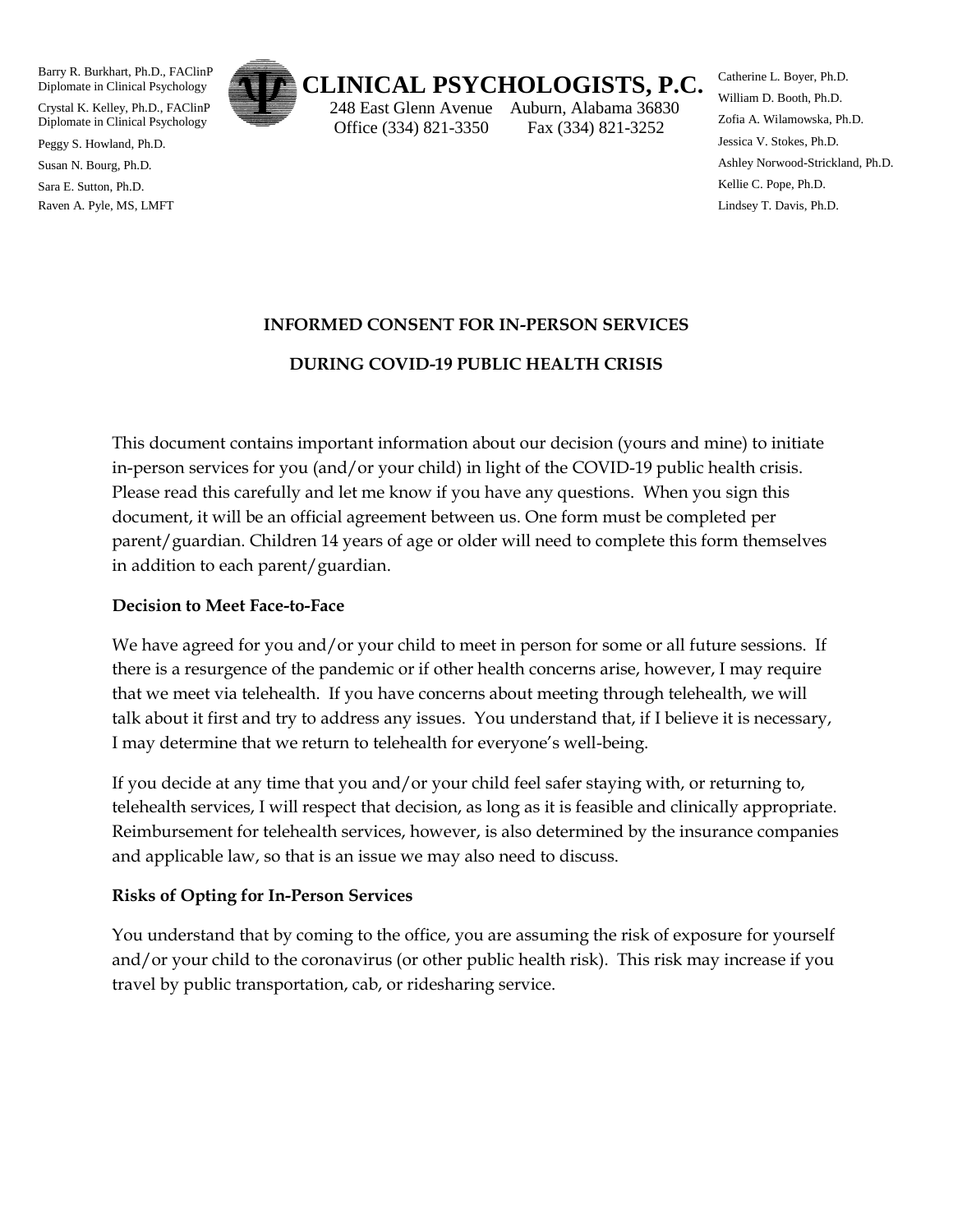#### **Your Responsibility to Minimize Your Exposure**

To obtain services in person, you agree that you and/or your child will take certain precautions which will help keep everyone (you, me, and our families, my other staff and other patients) safer from exposure, sickness and possible death. If you do not adhere to these safeguards, it may result in our starting/returning to a telehealth arrangement. Initial each of the items below to indicate that you understand and agree to these actions:

- You will only keep your in-person appointment if you and/or your child are symptom free. **Let**
- You will monitor yourself and/or your children for symptoms of coronavirus and agree to cancel the appointment or request a telehealth appointment even if experiencing mild symptoms. If you wish to cancel for this reason, you will not be charged a cancellation fee.
- You agree to have your and your child's temperature taken when you arrive at the office and before our appointment. If your temperature is elevated (99<sup>o</sup> Fahrenheit or more), we will need to reschedule your appointment or shift it to telehealth. If the appointment is rescheduled for this reason, you will not be charged a late cancellation fee.  $\blacksquare$
- Please arrive no more than 5 minutes before your scheduled appointment time. Once you arrive, call the front office at (334)821-3350 and our administrative assistant will direct you with next steps. (Which may involve you waiting in your car or outside in the courtyard area until it is time for your appointment.)  $\Box$
- You and your child will wash your hands or use alcohol-based hand sanitizer provided by our office when you enter the building.  $\Box$
- You and your child will wear a mask in all areas of the office, as will I and my staff. If you do not have a mask, we will provide one for you.  $\Box$
- You and/or your child will keep a distance of six feet from others and there will be no physical contact (e.g., no shaking hands) with me or staff.  $\Box$
- You and/or will try not to touch your face or eyes with your hands. If you do, you will immediately wash or sanitize your hands.
- If you are bringing your child to the office, you will make sure that your child follows all of these sanitation and distancing protocols.  $\Box$
- You will take steps between appointments to minimize your exposure to COVID.  $\Box$
- If you have a job that exposes you to other people who are infected, you will immediately let me and my staff know. You may be asked to shift treatment to telehealth.
- If your commute or other responsibilities or activities put you in close contact with others (beyond your family), you will let me and my staff know.  $\Box$
- If a resident of your home tests positive for the virus, you will immediately let me and my staff know and we will then shift treatment to telehealth.  $\Box$

I may change the above precautions if additional local, state, or federal orders or guidelines are published. If that happens, we will talk about any necessary changes.

# **My Commitment to Minimize Exposure**

Our practice has taken the following precautions to protect our patients and help slow the spread of the coronavirus: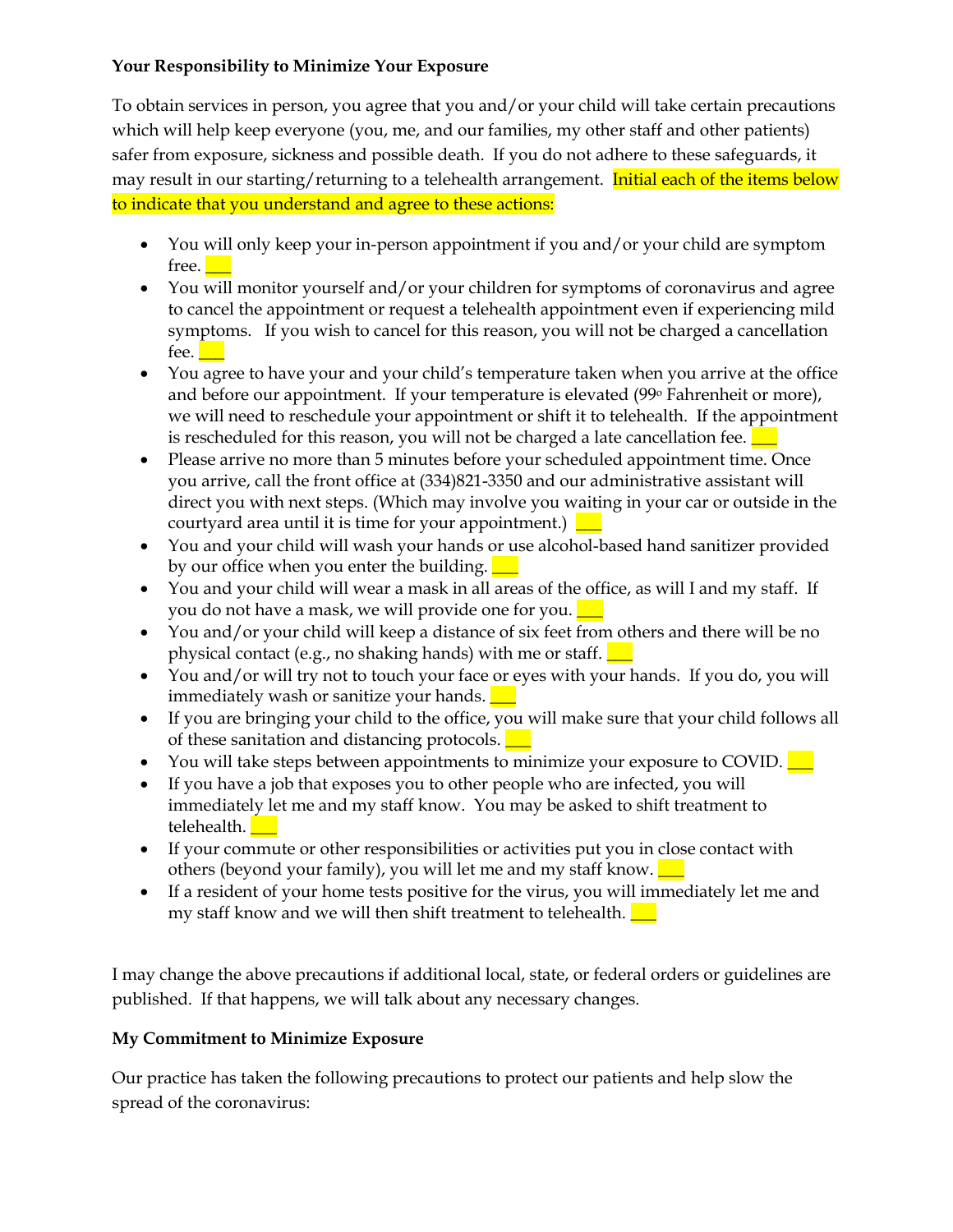- The waiting room inside the building will not be used.
- We ask all patients to wait in their vehicle or in the office courtyard (keeping a six-foot distance from others) until they are asked to enter the building.
- Hand sanitizer that contains at least 60% alcohol is available upon entry to the building, in the restroom, and in each of the offices within the building.
- Psychologists and staff will all wear masks.
- Psychologists and staff will maintain safe distancing.
- Office seating within the psychologists' offices have been arranged for appropriate physical distancing.
- Only **ONE** parent or guardian may accompany a child in to the building and will wait, during the child's session, in a designated area. Please do not bring siblings or others to the appointment unless asked to do so as part of your child's therapy.
- Psychologists' offices are sanitized between appointments.
- Restroom soap dispensers are maintained and psychologists, staff, and patients are encouraged to wash their hands thoroughly and frequently.
- In-person appointments are scheduled at specific intervals and on alternating days to minimize the number of people in the building at any one time.
- Patients' payment cards are kept on file and copays are charged to the cards after the therapy session has been completed in order to eliminate the exchange of credit cards, receipts, and pens between multiple people.
- Physical contact is not permitted.
- Tissues and trash bins are easily accessed. Trash is disposed of on a frequent basis.
- Common areas are disinfected throughout the day and thoroughly at the end of each day.

## **If You or I Are Sick**

You understand that I am committed to keeping you, me, our families, my staff, and other patients safe from the spread of the virus. If you show up for an appointment and I or my office staff believe that you or your child have a fever or other symptoms, or believe you have been exposed, I will have to require you to leave the office immediately. We can follow up with services by telehealth as appropriate.

If I or my staff test positive for the coronavirus, I will notify you so that you can take appropriate precautions.

#### **Your Confidentiality in the Case of Infection**

If you or your child have tested positive for the coronavirus, I may be required to notify local health authorities that you have been in the office. If I have to report this, I will only provide the minimum information necessary for their data collection and will not go into any details about the reasons for our visits. By signing this form, you are agreeing that I may do so without an additional signed release.

#### Informed Consent